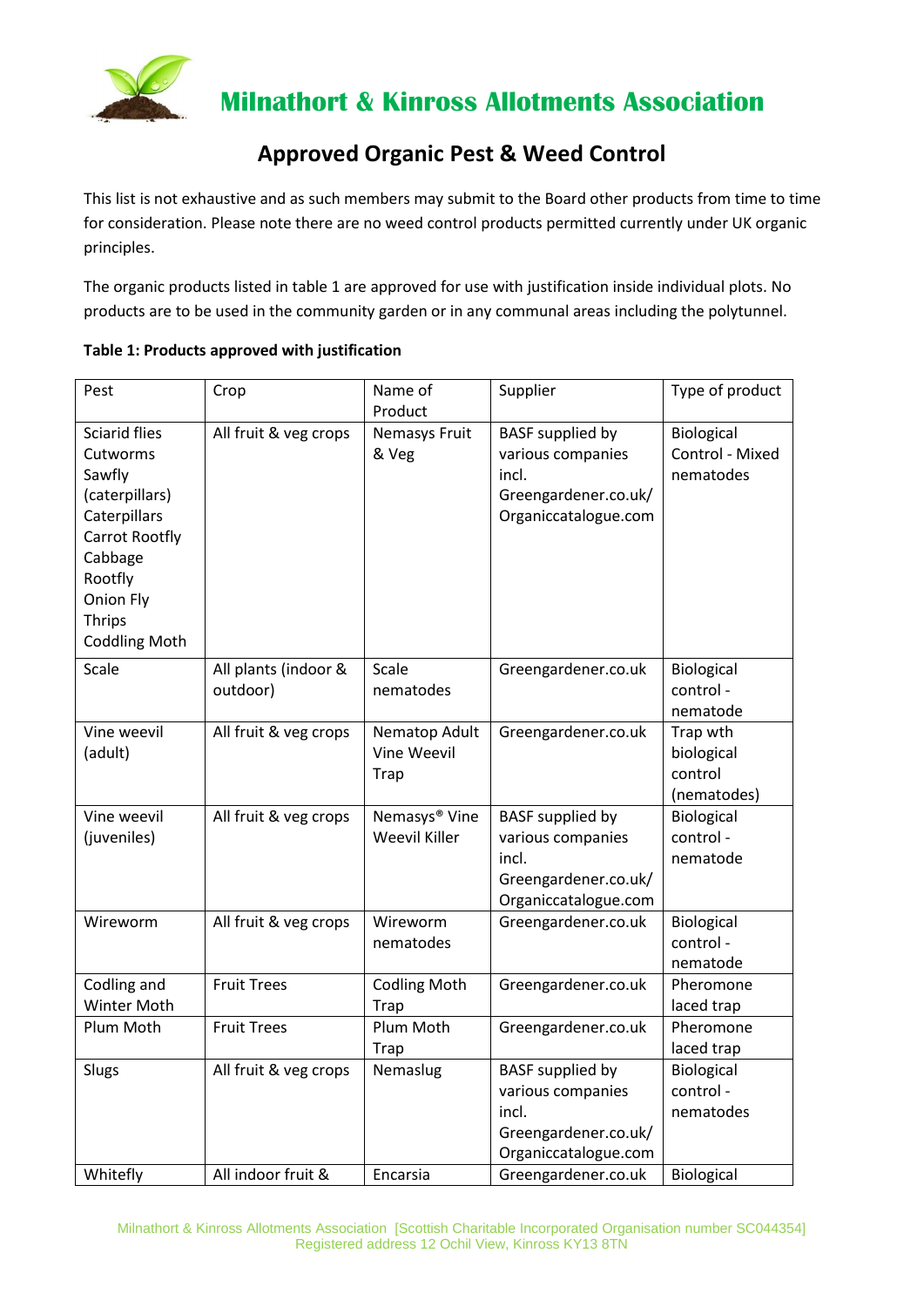

## **Milnathort & Kinross Allotments Association**

| (indoors)                     | veg crops                                   |                                       |                      | Control-                                 |
|-------------------------------|---------------------------------------------|---------------------------------------|----------------------|------------------------------------------|
|                               |                                             |                                       |                      | parasitic wasp                           |
| Red Spider Mite               | All indoor fruit &                          | Phytoseiulus                          | Greengardener.co.uk/ | Biological                               |
| (indoors)                     | veg crops                                   |                                       | Organiccatalogue.com | Control-                                 |
|                               |                                             |                                       |                      | predatory mite                           |
| Aphids                        | All indoor fruit &                          | Aphidius                              | Greengardener.co.uk  | Biological                               |
| (indoors)                     | veg crops                                   |                                       |                      | Control-                                 |
|                               |                                             |                                       |                      | parasitic wasp                           |
| Slugs & Snails                | All fruit & veg crops                       | Slug Gone                             | Various incl.        | Physical barrier                         |
|                               |                                             | <b>Wool Barrier</b>                   | Greengardener.co.uk  | - wool                                   |
| Slugs & Snails                | All fruit & veg crops                       | <b>Traps</b>                          | Various, beer, mash  | Attractant                               |
|                               |                                             |                                       | etc.                 |                                          |
| Winter moths                  | Fruit trees                                 | Grease bands -                        | various              | Physical barrier                         |
|                               |                                             | various                               |                      | - Grease bands                           |
| Monitor                       | All edible crops                            | Sticky Traps -                        | various              | Physical - sticky                        |
| whitefly, thrips,             |                                             | various                               |                      | traps                                    |
| leafhoppers,                  |                                             |                                       |                      |                                          |
| fungus gnats                  |                                             |                                       |                      |                                          |
| and leaf miners               |                                             |                                       |                      |                                          |
| Aphids (indoor)               | All crops                                   | Household                             | various              | Spray or drench                          |
|                               |                                             | soap wash (not                        |                      | - affects ability                        |
|                               |                                             | bactericidal)                         |                      | to breathe by                            |
|                               |                                             |                                       |                      | changing                                 |
|                               |                                             |                                       |                      | surface                                  |
|                               |                                             |                                       |                      | affecting                                |
|                               |                                             |                                       |                      | spiracles                                |
| Moles, mice,                  | All crops                                   | Sonic                                 | various              |                                          |
| voles                         |                                             | repellents                            |                      |                                          |
| Greenfly,                     | tomatoes, peas and                          | Various incl.                         | Various              | Spray - Natural                          |
| blackfly,                     | beans, cabbage,                             | Organic Bug<br>Free                   |                      | <b>Fatty Acids</b><br>affects ability to |
| whitefly, red<br>spider mites | cauliflower, lettuce,<br>cucumber and fruit |                                       |                      | breathe by                               |
| and scale insect              |                                             | Natria Bug<br>Control                 |                      |                                          |
|                               | trees (including                            |                                       |                      | blocking<br>spiracles                    |
|                               | apples, pears and<br>blackcurrants)         | <b>B&amp;Q Organic</b><br>Insecticide |                      |                                          |
|                               |                                             | <b>Doff Universal</b>                 |                      |                                          |
|                               |                                             | <b>Bug Killer</b>                     |                      |                                          |
|                               |                                             | Homebase                              |                      |                                          |
|                               |                                             | grow your own                         |                      |                                          |
|                               |                                             | organic bug                           |                      |                                          |
|                               |                                             | killer                                |                      |                                          |
|                               |                                             | <b>Tesco Organic</b>                  |                      |                                          |
|                               |                                             | <b>Bug Killer</b>                     |                      |                                          |
| various                       | All edible crops                            | <b>Bug Clear Fruit</b>                | <b>Scotts</b>        | Plant oils/                              |
|                               |                                             | & Veg Gun                             |                      | Rapeseed oil                             |
| Moles                         | All crops                                   | Organic mole                          | Greengardener.co.uk  | Castor oil-                              |
|                               |                                             | repellent                             |                      | makes worms                              |
|                               |                                             | (castor oil                           |                      | taste                                    |
|                               |                                             | pellets)                              |                      | unpleasant but                           |
|                               |                                             |                                       |                      | does not affect                          |